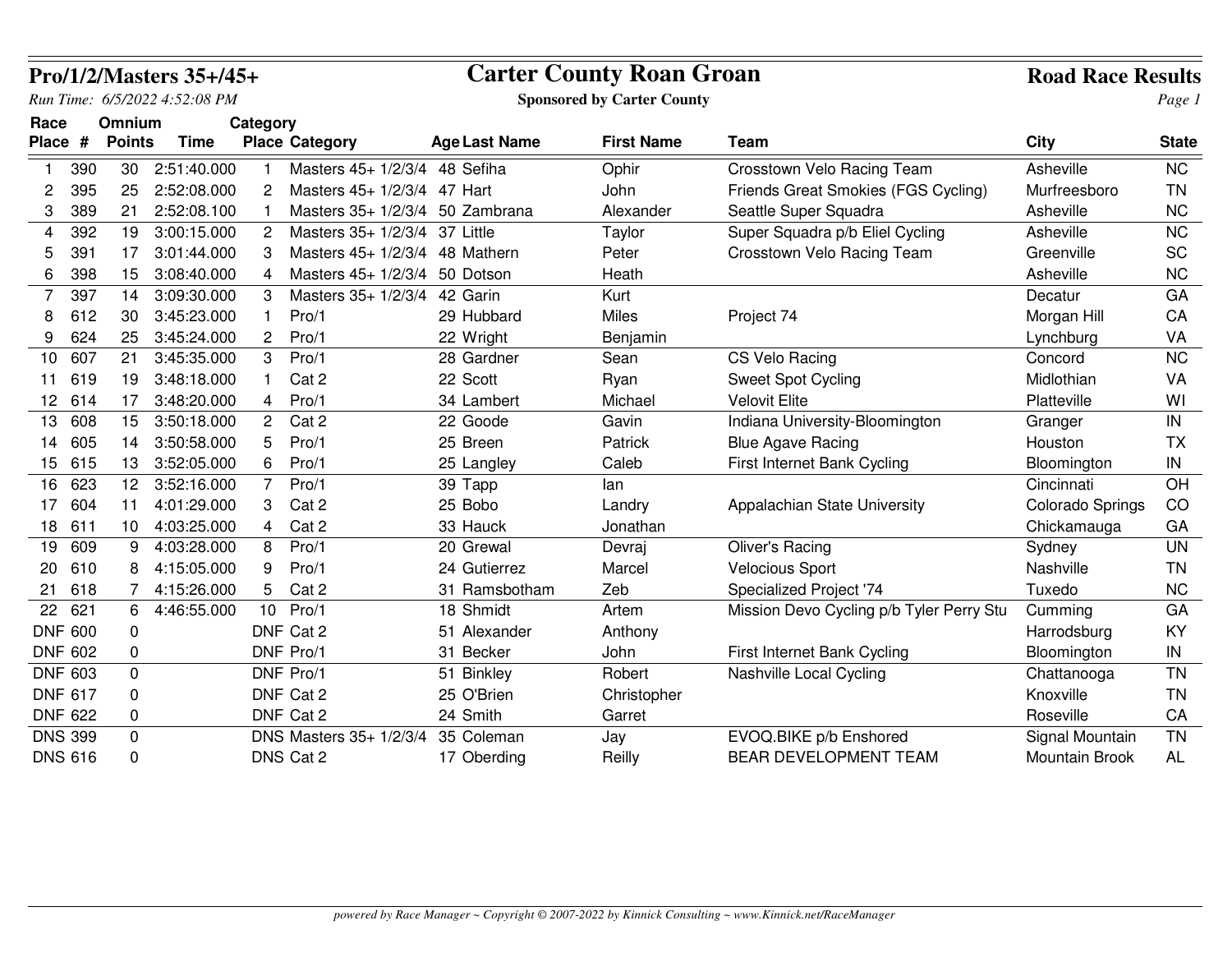|         |                |                 | <b>Women Pro/1/2/Men Cat 3</b> |                       |                       | <b>Carter County Roan Groan</b>   | <b>Road Race Results</b> |                                    |                       |              |
|---------|----------------|-----------------|--------------------------------|-----------------------|-----------------------|-----------------------------------|--------------------------|------------------------------------|-----------------------|--------------|
|         |                |                 | Run Time: 6/5/2022 4:52:08 PM  |                       |                       | <b>Sponsored by Carter County</b> |                          |                                    | Page 1                |              |
| Race    |                | Omnium          |                                | Category              |                       |                                   |                          |                                    |                       |              |
| Place # |                | <b>Points</b>   | <b>Time</b>                    |                       | <b>Place Category</b> | <b>Age Last Name</b>              | <b>First Name</b>        | Team                               | City                  | <b>State</b> |
|         | 501            | 30              | 2:47:09.000                    | 1.                    | Cat 3                 | 15 Barnett                        | Gray                     |                                    | Greenville            | <b>SC</b>    |
| 2       | 503            | 25              | 2:47:10.000                    | $\mathbf{2}^{\prime}$ | Cat <sub>3</sub>      | 18 Cole                           | Owen                     | <b>First Flight Devo</b>           | Chapel Hill           | <b>NC</b>    |
| 3       | 505            | 21              | 2:47:25.000                    | 3                     | Cat <sub>3</sub>      | 38 Delhagen                       | Taylor                   | GF Capital/ H&E Enterprise         | Brooklyn              | <b>NY</b>    |
| 4       | 518            | 19              | 2:47:53.000                    | 4                     | Cat <sub>3</sub>      | 22 Wickel                         | Grayson                  | Jigawatt Cycling                   | Asheville             | <b>NC</b>    |
| 5       | 514            | 17              | 2:47:54.000                    | 5                     | Cat <sub>3</sub>      | 17 Schnakenberg                   | Owen                     |                                    | Alpharetta            | GA           |
| 6       | 513            | 15              | 2:47:55.000                    | 6                     | Cat <sub>3</sub>      | 28 Schiefer                       | Jonathan                 | <b>Headwind Cycling</b>            | Ripley                | WV           |
| 7       | 510            | 14              | 2:48:57.000                    | $\overline{7}$        | Cat <sub>3</sub>      | 27 Kimball                        | Kyle                     |                                    | Boone                 | <b>NC</b>    |
| 8       | 509            | 13              | 2:49:20.000                    | 8                     | Cat <sub>3</sub>      | 20 Foley                          | Josh                     |                                    | Wrightstown           | <b>NJ</b>    |
| 9       | 504            |                 | 12 2:49:39.000                 | 9                     | Cat <sub>3</sub>      | 17 de Sousa                       | Miles                    |                                    | Greenville            | SC           |
| 10      | 511            | 11              | 2:53:05.000                    | 10 <sup>1</sup>       | Cat <sub>3</sub>      | 17 Mcconchie                      | Ben                      |                                    | Greenville            | <b>SC</b>    |
| 11      | 502            | 10 <sub>1</sub> | 2:53:38.000                    | 11                    | Cat <sub>3</sub>      | 27 Barr                           | Emmett                   |                                    | Greenville            | SC           |
| 12      | 523            | 9               | 2:53:39.000                    | 12 <sup>°</sup>       | Cat <sub>3</sub>      | 32 Gauthier                       | Logan                    |                                    | Nashville             | <b>TN</b>    |
| 13      | 201            | 30              | 2:56:40.000                    | $\mathbf{1}$          | Women Pro/1/2         | 38 Houser                         | Lisa                     | Fount Cycling Guild                | New Orleans           | LA           |
| 14      | 507            | 8               | 2:57:45.000                    | 13                    | Cat 3                 | 26 Edwards                        | James                    | Jigawatt Cycling                   | Raleigh               | <b>NC</b>    |
| 15      | 521            |                 | 2:57:50.000                    | 14                    | Cat <sub>3</sub>      | 20 Wingler                        | Connor                   | Team Bicycle Outfitters Indy       | Avon                  | IN           |
| 16      | 500            | 6               | 2:58:41.000                    | 15                    | Cat <sub>3</sub>      | 29 Adams                          | <b>Blake</b>             |                                    | Pigeon Forge          | <b>TN</b>    |
| 17      | 506            | 5               | 2:59:40.000                    | 16                    | Cat <sub>3</sub>      | 36 Delplace                       | <b>Nicolas</b>           | Nashville Local Cycling            | Franklin              | <b>TN</b>    |
| 18      | 202            | 25              | 2:59:45.000                    |                       | Women Pro/1/2         | 26 Howden                         | Florence                 |                                    | Mooresville           | <b>NC</b>    |
| 19      | 519            | 4               | 3:00:40.000                    | 17                    | Cat <sub>3</sub>      | 24 Wiedmaier                      | Marcel                   |                                    | Nashville             | <b>TN</b>    |
| 20      | 512            |                 | 3:08:13.000                    | 18                    | Cat <sub>3</sub>      | 22 Reece                          | Mason                    |                                    | Cary                  | <b>NC</b>    |
| 21      | 522            | $\mathbf{2}$    | 3:10:00.000                    | 19                    | Cat <sub>3</sub>      | 43 George                         | Stephen                  |                                    | Trinity               | <b>NC</b>    |
| 22      | 520            |                 | 3:15:15.000                    | 20                    | Cat <sub>3</sub>      | 30 Wilson                         | Caleb                    | American Air p/b Haier             | Cookeville            | <b>TN</b>    |
| 23      | 213            | 21              | 3:17:30.000                    | 3                     | Women Pro/1/2         | 22 Windsor                        | Claire                   | <b>LUX Cycling</b>                 | <b>Travelers Rest</b> | SC           |
| 24      | 207            | 19              | 3:19:05.000                    | 4                     | Women Pro/1/2         | 34 Schuetter                      | Sarah                    | Robson Forensic p/b Milligan       | Evansville            | IN           |
| 25      | 208            | 17              | 3:21:45.000                    | 5.                    | Women Pro/1/2         | 33 Smith                          | Amanda                   |                                    | Marietta              | GA           |
| 26      | 515            | $\mathbf 0$     | 3:52:42.000                    | 21                    | Cat <sub>3</sub>      | 17 Sperry                         | Anson                    | nine13sports p/b SingletonCoaching | Lebanon               | IN           |
|         | <b>DNF 516</b> | 0               |                                |                       | DNF Cat 3             | 20 Stillman                       | Eddie                    | Midwest Development Cycling Inc.   | Brownsburg            | IN           |
|         | <b>DNF 517</b> | $\mathbf 0$     |                                |                       | DNF Cat 3             | 29 Watkins                        | Dakota                   |                                    | Agoura Hills          | CA           |
|         | <b>DNS 508</b> | 0               |                                |                       | DNS Cat 3             | 16 Evans                          | Presley                  | dc devo Racing Academy             | Crozet                | VA           |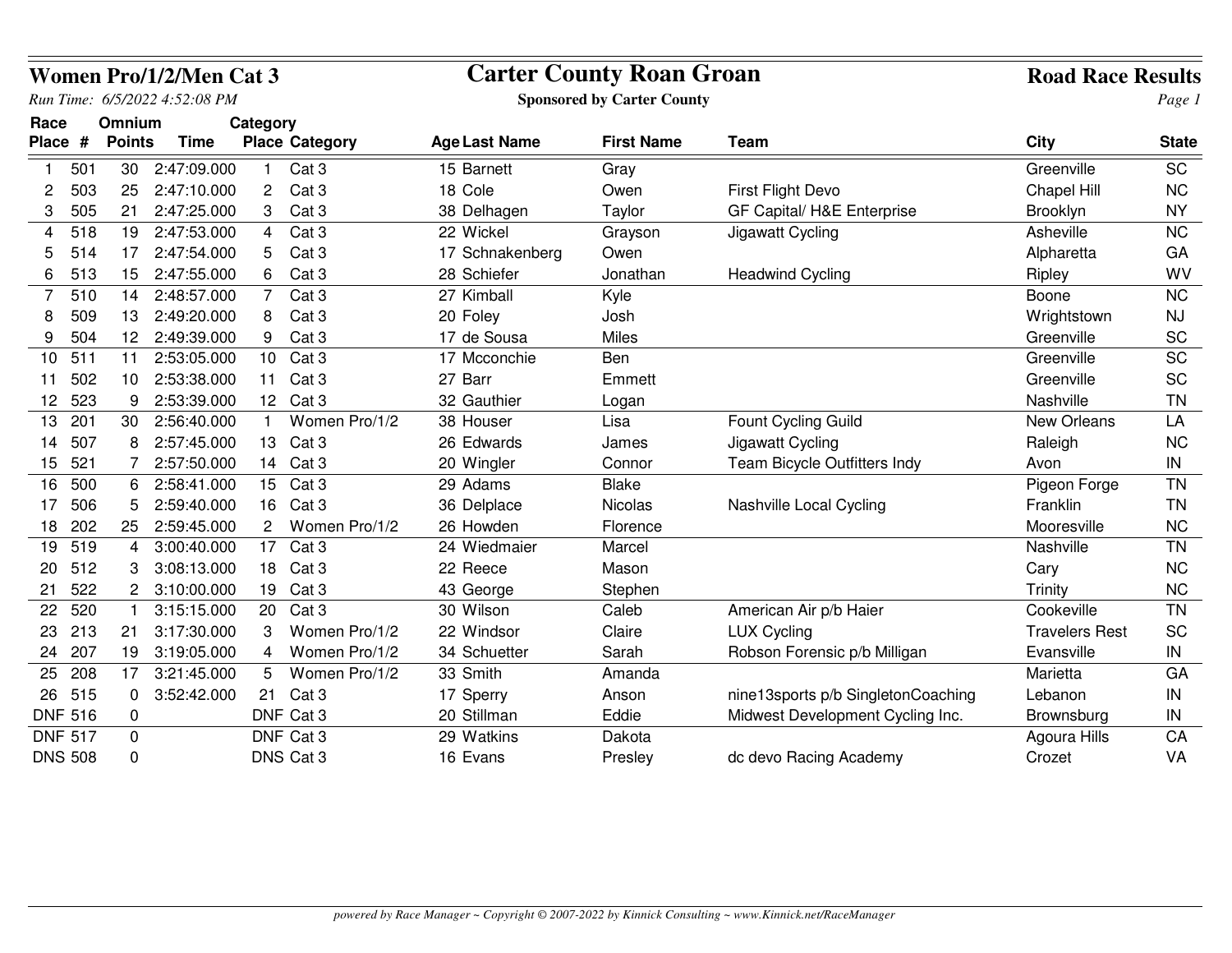|                |     |                 | Cat 4/Novice (Cat 5)          |                       |                       | <b>Carter County Roan Groan</b>   | <b>Road Race Results</b> |                                        |                    |              |
|----------------|-----|-----------------|-------------------------------|-----------------------|-----------------------|-----------------------------------|--------------------------|----------------------------------------|--------------------|--------------|
|                |     |                 | Run Time: 6/5/2022 4:52:08 PM |                       |                       | <b>Sponsored by Carter County</b> |                          | Page 1                                 |                    |              |
| Race           |     | Omnium          |                               | Category              |                       |                                   |                          |                                        |                    |              |
| Place #        |     | <b>Points</b>   | <b>Time</b>                   |                       | <b>Place Category</b> | <b>Age Last Name</b>              | <b>First Name</b>        | <b>Team</b>                            | <b>City</b>        | <b>State</b> |
| 1              | 418 | 30              | 1:45:50.000                   | 1.                    | Cat 4                 | 23 Wheeler                        | Samuel                   |                                        | Signal Mountain    | <b>TN</b>    |
| 2              | 408 | 25              | 1:45:53.000                   | 2                     | Cat 4                 | 18 McCall                         | Benjamin                 |                                        | <b>Rock Hill</b>   | <b>SC</b>    |
| 3              | 417 | 21              | 1:46:10.000                   | 3                     | Cat 4                 | 15 Reitz                          | <b>Braden</b>            | nine13sports p/b SingletonCoaching     | Sheridan           | ${\sf IN}$   |
| 4              | 411 | 19              | 1:46:20.000                   | $\overline{4}$        | Cat 4                 | 15 Moster                         | Luke                     | nine13sports p/b SingletonCoaching     | Carmel             | $\sf IN$     |
| 5              | 415 |                 | 17 1:47:45.000                | 5                     | Cat 4                 | 39 Ott                            | Josh                     | <b>Charlottesville Racing Club</b>     | Charlottesville    | VA           |
| 6              | 421 | 15              | 1:48:40.000                   | 6                     | Cat 4                 | 48 Clark                          | Robert                   |                                        | Bloomington        | IL.          |
| 7              | 403 | 14              | 1:48:40.100                   | 7                     | Cat 4                 | 23 Colwell                        | Quinn                    |                                        | Dayton             | OH           |
| 8              | 588 | 30              | 1:48:48.000                   |                       | Novice (Cat 5)        | 15 Ridlehuber                     | Thomas                   |                                        | <b>Bluff City</b>  | <b>TN</b>    |
| 9              | 419 | 13              | 1:49:30.000                   | 8                     | Cat 4                 | 29 Wilkening                      | Eric                     | Blue Ridge Cyclery Racing p/b Reynolds | Charlottesville    | VA           |
| 10             | 405 | 12 <sup>7</sup> | 1:49:31.000                   | 9                     | Cat 4                 | 29 Harding                        | Dan                      | American Air p/b Haier                 | Chattanooga        | <b>TN</b>    |
| 11             | 410 | 11              | 1:49:47.000                   | 10                    | Cat 4                 | 27 McNeeley                       | Adam                     |                                        | Christiansburg     | VA           |
| 12             | 404 | 10 <sup>°</sup> | 1:49:55.000                   | 11                    | Cat 4                 | 19 Freeman                        | Aubrey                   | <b>Endurance Sports Development</b>    | Lancaster          | OH           |
| 13             | 595 | 25              | 1:51:17.000                   | $\mathbf{2}^{\prime}$ | Novice (Cat 5)        | 36 Ferguson                       | Ben                      |                                        | <b>Bristol</b>     | <b>TN</b>    |
| 14             | 412 | 9               | 1:52:55.000                   | 12                    | Cat 4                 | 18 Myers                          | William                  |                                        | Chapel Hill        | <b>NC</b>    |
| 15             | 592 |                 | 21 1:53:05.000                | 3                     | Novice (Cat 5)        | 24 Jackson                        | Ben                      | <b>NLC</b>                             | Leitchfield        | KY           |
| 16             | 400 | 8               | 1:53:18.000                   | 13                    | Cat 4                 | 37 Bourke                         | Daniel                   |                                        | Canton             | <b>NC</b>    |
| 17             | 416 | 7               | 1:53:54.000                   | 14                    | Cat 4                 | 20 Owen                           | Will                     |                                        | Johnson City       | <b>TN</b>    |
| 18             | 409 | 6               | 1:54:09.000                   | 15                    | Cat 4                 | 18 McCord                         | Kyle                     | <b>Endurance Sports Development</b>    | Troy               | OH           |
| 19             | 402 | 5               | 1:55:03.000                   | 16                    | Cat 4                 | 33 Christmas                      | Phillip                  |                                        | <b>Banner Elk</b>  | NC           |
| 20             | 420 | 4               | 1:57:30.000                   | 17                    | Cat 4                 | 16 Atkins                         | Kalib                    |                                        | <b>Wake Forest</b> | <b>NC</b>    |
| 21             | 414 | 3               | 1:58:00.000                   | 18                    | Cat 4                 | 19 Nunez                          | Che                      |                                        | Kingsport          | <b>TN</b>    |
| 22             | 593 | 19              | 1:59:36.000                   | 4                     | Novice (Cat 5)        | 29 Hinkle                         | Connor                   |                                        | Knoxville          | <b>TN</b>    |
| 23             | 594 | 17              | 1:59:37.000                   | 5                     | Novice (Cat 5)        | 22 Gilbert                        | Greyson                  |                                        | Franklin           | <b>TN</b>    |
| 24             | 599 | 15 <sub>1</sub> | 2:02:00.000                   | 6                     | Novice (Cat 5)        | 52 Colwell                        | Stephen                  |                                        | Dayton             | OH           |
| 25             | 413 | $\overline{2}$  | 2:03:55.000                   | 19                    | Cat 4                 | 36 Nicholaou                      | Michael                  | <b>Charlottesville Racing Club</b>     | Charlottesville    | VA           |
| 26             | 590 | 14              | 2:09:16.000                   | 7                     | Novice (Cat 5)        | 51 Martin                         | Rex                      |                                        | Davenport          | FL.          |
| 27             | 591 | 13              | 2:11:17.000                   | 8                     | Novice (Cat 5)        | 28 Lee                            | Matthew                  |                                        | Jonesborough       | <b>TN</b>    |
| 28             | 597 |                 | 12 2:14:20.000                | 9                     | Novice (Cat 5)        | 19 Desai                          | Rishi                    | SupraBars.com                          | Greenville         | SC           |
| <b>DQ</b>      | 406 | $\Omega$        | 1:45:51.000                   | DQ                    | Cat 4                 | 15 Mathern                        | Colin                    |                                        | Greenville         | SC           |
| <b>DNS 401</b> |     | $\Omega$        |                               |                       | DNS Cat 4             | 49 Campbell                       | Neill                    |                                        | <b>Wake Forest</b> | <b>NC</b>    |

## **Cat 4/Novice (Cat 5)**

## **Road Race Results**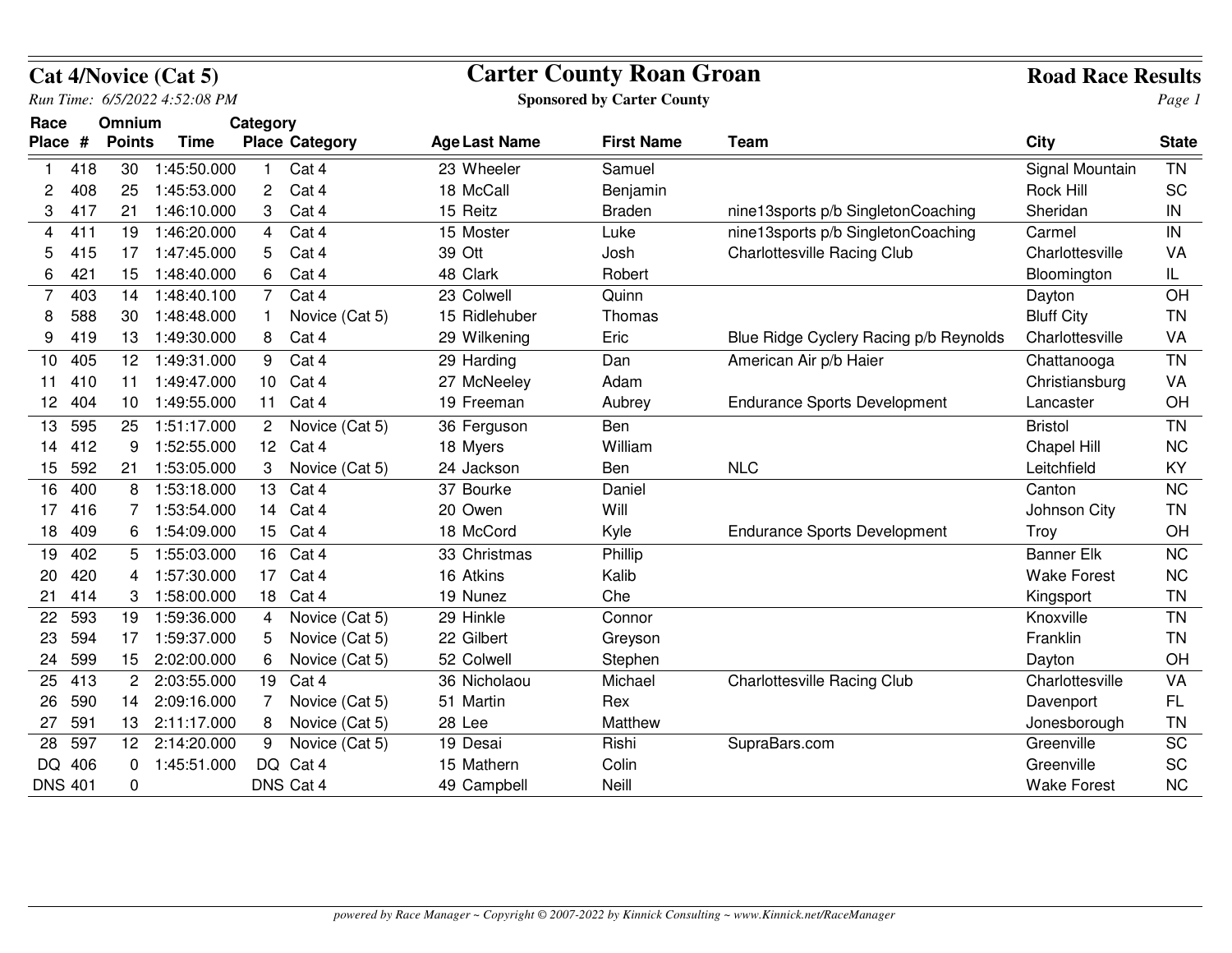|                |                |               | <b>Masters 40+/50+/60+</b>    |                      | <b>Carter County Roan Groan</b>   |                      |                                   |                                       |                         | <b>Road Race Results</b> |
|----------------|----------------|---------------|-------------------------------|----------------------|-----------------------------------|----------------------|-----------------------------------|---------------------------------------|-------------------------|--------------------------|
|                |                |               | Run Time: 6/5/2022 4:52:08 PM |                      |                                   |                      | <b>Sponsored by Carter County</b> |                                       |                         | Page 1                   |
| Race           |                | Omnium        |                               | Category             |                                   |                      |                                   |                                       |                         |                          |
| Place #        |                | <b>Points</b> | <b>Time</b>                   |                      | <b>Place Category</b>             | <b>Age Last Name</b> | <b>First Name</b>                 | Team                                  | <b>City</b>             | <b>State</b>             |
| $\mathbf{1}$   | 317            | 30            | 1:46:19.000                   |                      | Masters 50+                       | 50 Robinson          | Ryan                              | Carolina Cycling Team                 | Anderson                | <b>SC</b>                |
| 2              | 465            | 30            | 1:47:41.000                   |                      | Masters $40 + (3/4/5)$            | 43 Yewer             | <b>Brad</b>                       | 423 CYCLING TEAM                      | Johnson City            | <b>TN</b>                |
| 3              | 306            | 25            | 1:49:21.000                   | 2                    | Masters 50+                       | 56 Herran            | Emil                              | American Air p/b Haier                | Friendsville            | <b>TN</b>                |
| 4              | 475            | 25            | 1:50:08.000                   | $\mathbf{2}$         | Masters 40+ (3/4/5)               | 49 Hopkins           | Mitchell                          |                                       | Winston-salem           | <b>NC</b>                |
| 5              | 480            | 21            | 1:50:38.000                   | 3                    | Masters 40+ (3/4/5)               | 45 Barnett           | Luke                              | FreeHub Racing                        | Greenville              | SC                       |
| 6              | 691            | 30            | 1:51:02.000                   |                      | Masters 60+                       | 73 Hixson            | David                             | Bike Zoo                              | Knoxville               | <b>TN</b>                |
| $\overline{7}$ | 688            | 25            | 1:51:04.000                   | $\mathbf{2}^{\circ}$ | Masters 60+                       | 60 Warren            | Randal                            | Downtown Asheville Racing Club (DARC) | Asheville               | <b>NC</b>                |
| 8              | 300            | 21            | 1:51:20.000                   |                      | Masters 50+                       | 51 Carter            | Paul                              | Mid South Racing                      | Clarksville             | TN                       |
| 9              | 316            | 19            | 1:51:30.000                   | 4                    | Masters 50+                       | 56 Pohlmann          | Dirk                              | Bike Zoo                              | Knoxville               | TN                       |
| 10             | 474            | 19            | 1:52:20.000                   | 4                    | Masters $40 + (3/4/5)$            | 41 Keiper            | Justin                            |                                       | Boone                   | NC                       |
| 11             | 318            | 17            | 1:52:29.000                   | 5                    | Masters 50+                       | 56 Shaw              | Andrew                            | NCVC/UnitedHealthcare                 | Knoxville               | <b>TN</b>                |
| 12             | 470            | 17            | 1:54:22.000                   | 5                    | Masters $40 + (3/4/5)$            | 49 Polmatier         | Charlie                           |                                       | Birmingham              | AL                       |
| 13             | 309            | 15            | 1:54:25.000                   | 6                    | Masters 50+                       | 58 Holmes            | Kelly                             | <b>Carolina Masters</b>               | Clemmons                | <b>NC</b>                |
| 14             | 469            | 15            | 1:54:30.000                   | 6                    | Masters 40+ (3/4/5)               | 47 Sheumaker         | Jonathan                          | Hub Cycling                           | Cookeville              | <b>TN</b>                |
| 15             | 471            |               | 14 1:54:35.000                |                      | Masters 40+ (3/4/5)               | 49 McNely            | <b>Brian</b>                      |                                       | Lexington               | KY                       |
| 16             | 694            | 21            | 1:56:00.000                   | 3                    | Masters 60+                       | 65 Cloyd             | Dan                               |                                       | Charleston              | SC                       |
| 17             | 697            | 19            | 1:56:37.000                   | 4                    | Masters 60+                       | 66 Burridge          | Thomas                            | <b>Clarksville Schwinn Racing</b>     | Louisville              | KY                       |
| 18             | 308            | 14            | 1:56:52.000                   |                      | Masters 50+                       | 56 Holley            | Michael                           |                                       | Nashville               | ΤN                       |
| 19             | 314            | 13            | 1:57:33.000                   | 8                    | Masters 50+                       | 51 Peter             | David                             | Downtown Asheville Racing Club (DARC) | Asheville               | <b>NC</b>                |
| 20             | 692            | 17            | 1:57:58.000                   | 5                    | Masters 60+                       | 62 Hissett           | Jay                               |                                       | Edgewood                | KY                       |
| 21             | 690            | 15            | 1:58:11.000                   | 6                    | Masters 60+                       | 62 Stiffelman        | Louis                             | Velo Force                            | Saint Louis             | <b>MO</b>                |
| 22             | 302            | 12            | 2:03:45.000                   | 9                    | Masters 50+                       | 57 Fillyaw           | John                              | Velo Voodoo                           | Atlanta                 | GA                       |
| 23             | 698            | 14            | 2:04:15.000                   | 7                    | Masters 60+                       | 69 Bostick           | Kent                              | <b>CTS Cycling Team</b>               | Knoxville               | TN                       |
| 24             | 695            | 13            | 2:04:15.000                   | 8                    | Masters 60+                       | 65 Clincke           | Bernie                            | Nashville Local Wolfpack              | Murfreesboro            | TN                       |
| 25             | 687            | 12            | 2:05:10.000                   | 9                    | Masters 60+                       | 62 Waters            | William                           | South Chicago Wheelmen                | Blountville             | <b>TN</b>                |
| 26             | 466            | 13            | 2:06:16.000                   | 8                    | Masters $40 + (3/4/5)$            | 45 Wyrick            | Dale                              |                                       | Asheville               | <b>NC</b>                |
| 27             | 311            | 11            | 2:06:16.000                   | 10                   | Masters 50+                       | 57 Kinnick           | Jonathan                          |                                       | Johnson City            | <b>TN</b>                |
| 28             | 696            | 11            | 2:08:22.000                   | 10                   | Masters 60+                       | 68 Chukas            | <b>Rick</b>                       | Nashville Local Cycling               | <b>Brentwood</b>        | <b>TN</b>                |
|                | 29 473         |               | 12 2:09:35.000                | 9                    | Masters $40 + (3/4/5)$ 52 Loafman |                      | Robert                            | <b>Team Spoke Cycles</b>              | Garner                  | <b>NC</b>                |
| 30             | 472            | 11            | 2:12:00.000                   |                      | 10 Masters 40+ (3/4/5)            | 51 McClay            | Mark                              | Southeast Velo Racing                 | <b>Whispering Pines</b> | NC                       |
| 31             | 693            | 10            | 2:19:05.000                   | 11                   | Masters 60+                       | 64 Frenette          | Luc                               |                                       | Hoover                  | AL                       |
| 32             | 689            | 9             | 2:20:14.000                   | 12                   | Masters 60+                       | 62 Taylor            | Timothy                           | Jackson VeloSports                    | Lexington               | <b>TN</b>                |
| 33             | 699            | 8             | 2:20:22.000                   | 13                   | Masters 60+                       | 62 Ashton            | Neil                              | <b>Clemmons Bicycle Racing</b>        | Johnson City            | ΤN                       |
|                | 34 468         | 10            | 2:37:35.000                   | 11                   | Masters $40 + (3/4/5)$            | 45 Sorrells          | Matthew                           | Supra Functional Food Bars.com        | Horse Shoe              | NC                       |
|                | <b>DNF 315</b> | 0             |                               |                      | DNF Masters 50+                   | 59 Pleasant          | Gary                              | <b>BMTR</b>                           | Gray                    | TN                       |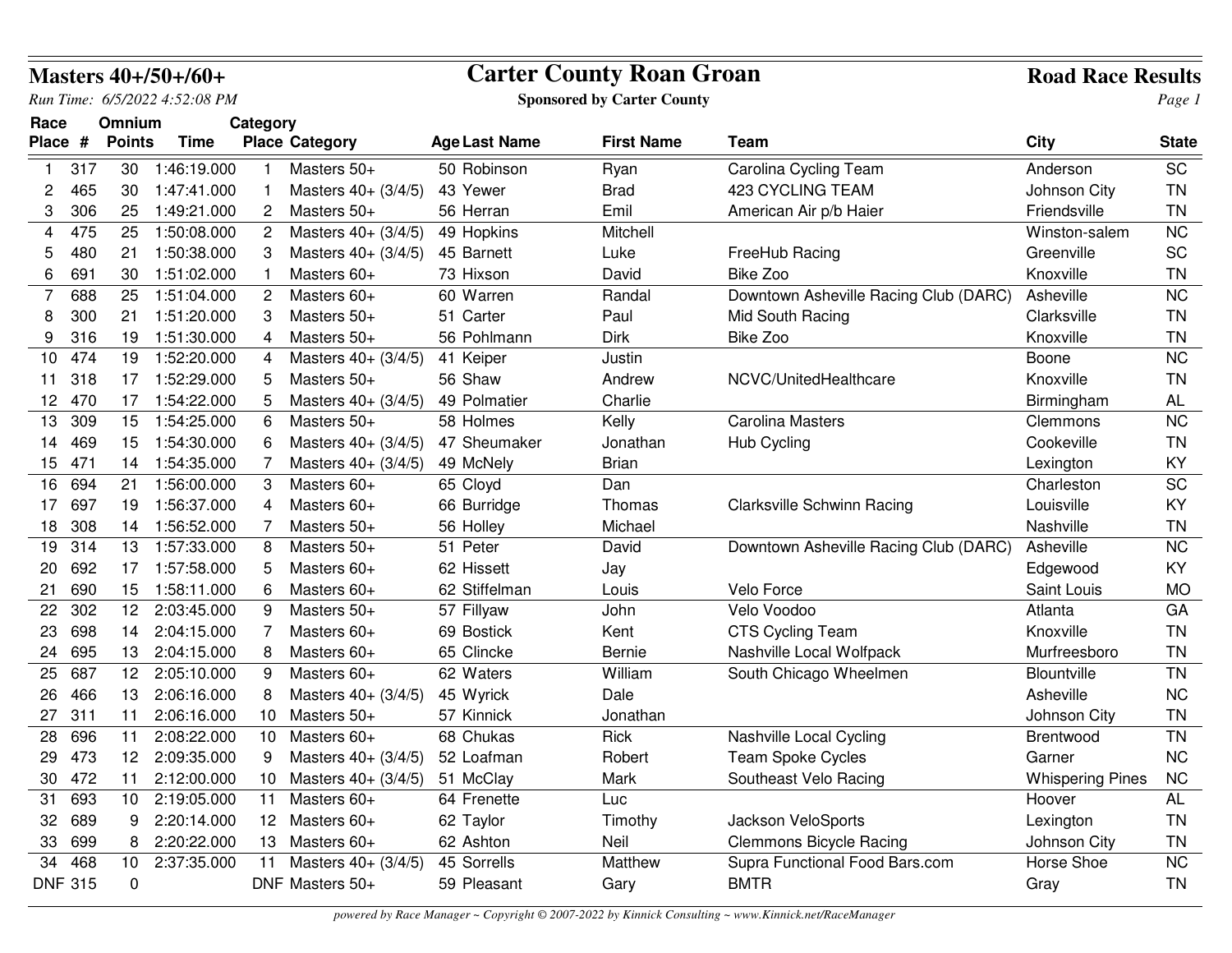| <b>Masters 40+/50+/60+</b>    |                                |      |                                          |                                   | <b>Carter County Roan Groan</b> | <b>Road Race Results</b> |                    |              |
|-------------------------------|--------------------------------|------|------------------------------------------|-----------------------------------|---------------------------------|--------------------------|--------------------|--------------|
| Run Time: 6/5/2022 4:52:08 PM |                                |      |                                          | <b>Sponsored by Carter County</b> |                                 | Page 2                   |                    |              |
| Race<br>Place #               | <b>Omnium</b><br><b>Points</b> | Time | <b>Category</b><br><b>Place Category</b> | <b>Age Last Name</b>              | <b>First Name</b>               | Team                     | Citv               | <b>State</b> |
| <b>DNS 467</b>                | 0                              |      | DNS Masters $40 + (3/4/5)$               | 47 Thacker                        | Matt                            | <b>Team Spoke Cycles</b> | Youngsville        | <b>NC</b>    |
| <b>DNS 476</b>                | 0                              |      | DNS Masters $40 + (3/4/5)$               | 46 Hart                           | Corev                           |                          | Washington         | OH           |
| <b>DNS 477</b>                | 0                              |      | DNS Masters $40 + (3/4/5)$               | 45 Hanekom                        | Andries                         | <b>Team Spoke Cycles</b> | <b>Wake Forest</b> | <b>NC</b>    |